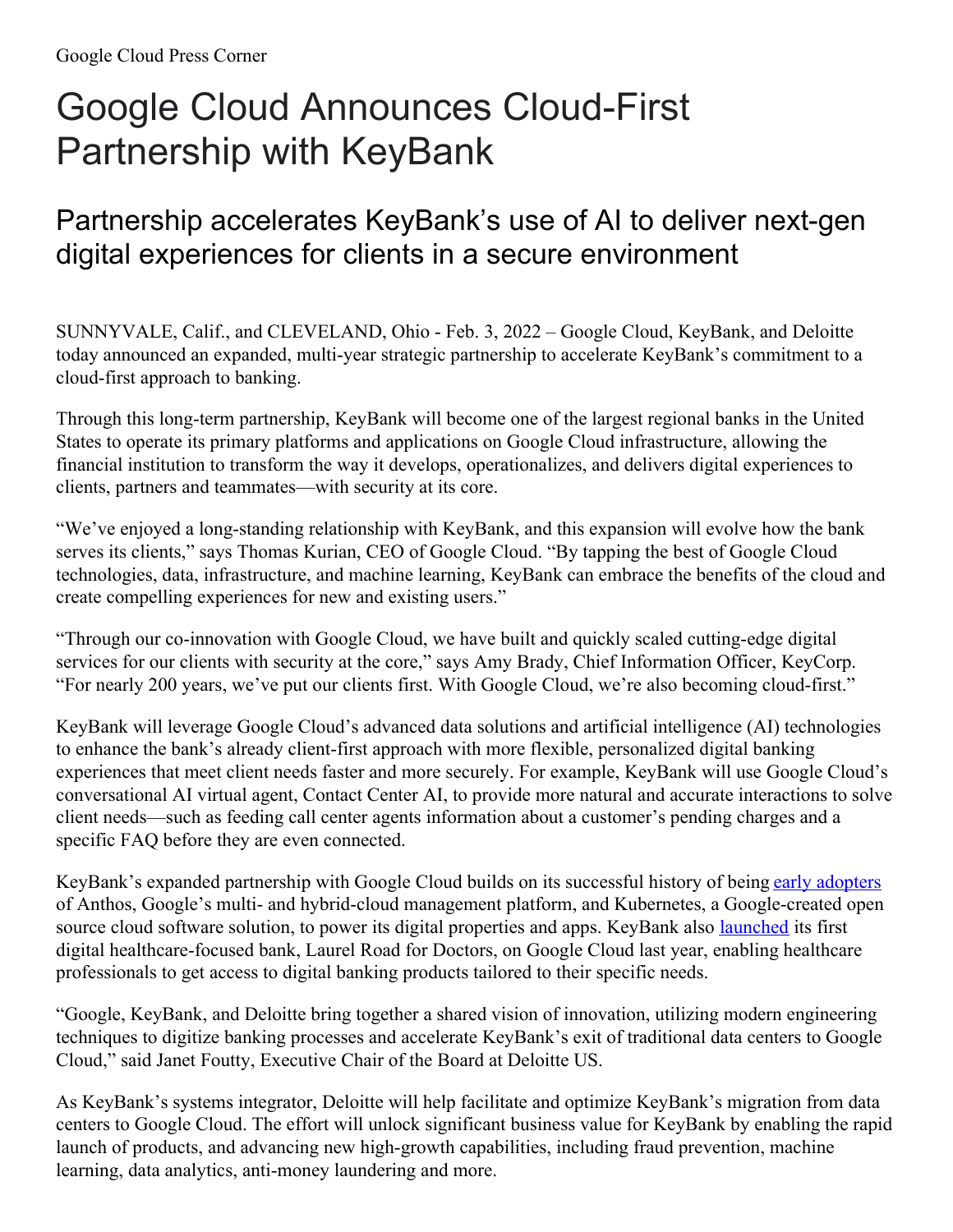Under the agreement, KeyBank will migrate its infrastructure to Google Cloud beginning this year and will eventually move the majority of its products and services to the cloud by 2025.

#### **About KeyCorp**

KeyCorp's (NYSE: KEY) roots trace back nearly 200 years to Albany, New York. Headquartered in Cleveland, Ohio, Key is one of the nation's largest bank-based financial services companies, with assets of approximately \$186.3 billion at December 31, 2021. Key provides deposit, lending, cash management, and investment services to individuals and businesses in 15 states under the name KeyBank National Association through a network of approximately 1,000 branches and approximately 1,300 ATMs. Key also provides a broad range of sophisticated corporate and investment banking products, such as merger and acquisition advice, public and private debt and equity, syndications and derivatives to middle market companies in selected industries throughout the United States under the KeyBanc Capital Markets trade name. For more information, visit https://www.key.com/. KeyBank is Member FDIC. ©2021. KeyCorp. CFMA #211207- 1355131

### **About Google Cloud**

Google Cloud accelerates organizations' ability to digitally transform their business with the best infrastructure, platform, industry solutions and expertise. We deliver enterprise-grade solutions that leverage Google's cutting-edge technology – all on the cleanest cloud in the industry. Customers in more than 200 countries and territories turn to Google Cloud as their trusted partner to enable growth and solve their most critical business problems.

### **About Deloitte**

Deloitte provides industry-leading audit, consulting, tax and advisory services to many of the world's most admired brands, including nearly 90% of the Fortune 500® and more than 7,000 private companies. Our people come [together](https://www2.deloitte.com/us/en/pages/about-deloitte/articles/come-together-corporate-social-impact.html?id=us:2el:3pr:cometog:awa:greendot:11112020:boilerplate) for the greater good and work across the industry sectors that drive and shape today's marketplace — delivering measurable and lasting results that help reinforce public trust in our capital markets, inspire clients to see challenges as opportunities to transform and thrive, and help lead the way toward a stronger economy and a healthier society. Deloitte is proud to be part of the largest global professional services network serving our clients in the markets that are most important to them. Building on more than 175 years of service, our network of member firms spans more than 150 countries and territories. Learn how Deloitte's more than 345,000 people worldwide connect for impact at [www.deloitte.com](http://www.deloitte.com/).

Deloitte refers to one or more of Deloitte Touche Tohmatsu Limited, a UK private company limited by guarantee ("DTTL"), its network of member firms, and their related entities. DTTL and each of its member firms are legally separate and independent entities. DTTL (also referred to as "Deloitte Global") does not provide services to clients. In the United States, Deloitte refers to one or more of the US member firms of DTTL, their related entities that operate using the "Deloitte" name in the United States and their respective affiliates. Certain services may not be available to attest clients under the rules and regulations of public accounting. Please see [www.deloitte.com/about](https://www2.deloitte.com/us/en/legal/about-deloitte.html) to learn more about our global network of member firms.

#### **Forward-Looking Statements**

This press release contains forward-looking statements within the meaning of the Private Securities

Litigation Reform Act of 1995. Forward-looking statements can be identified by words such as "outlook," "goal," "objective," "plan," "expect," "anticipate," "intend," "project," "believe," "estimate" and other words of similar meaning. Forward-looking statements represent management's current expectations and forecasts regarding future events. If underlying assumptions prove to be inaccurate or unknown risks or uncertainties arise, actual results could vary materially from these projections or expectations. Factors that could cause Key's actual results to differ from those described in the forward-looking statements can be found in